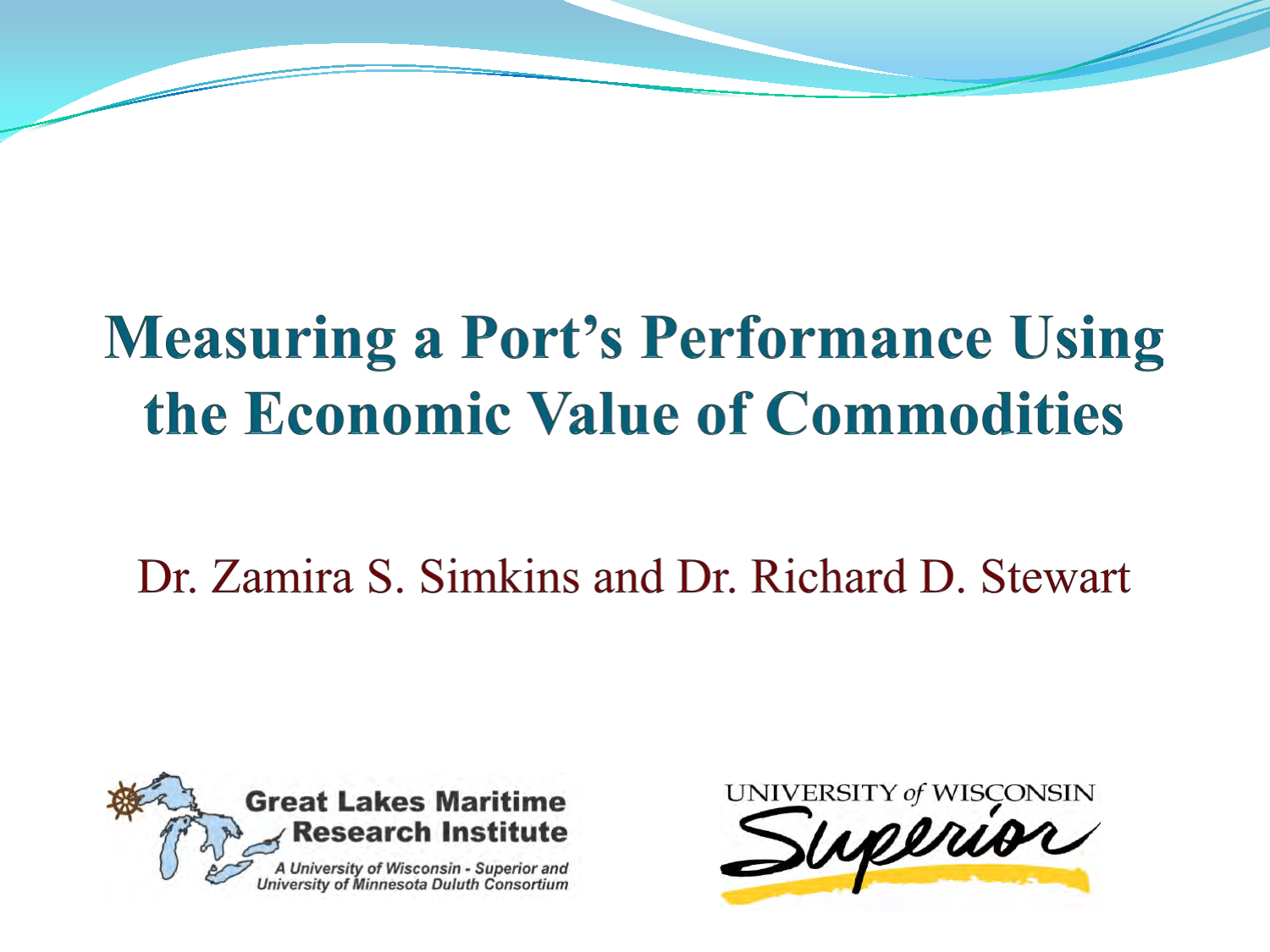### **Port Performance Measures**

- Ports:
	- Containers, bulk cargo, combination
	- Heterogeneity of cargo and port performance comparison
- Conventional/internal port performance measures:
	- Operational indicators (tonnage)
	- Financial indicators (revenue/ton)
- Cargo value and allocation of economic resources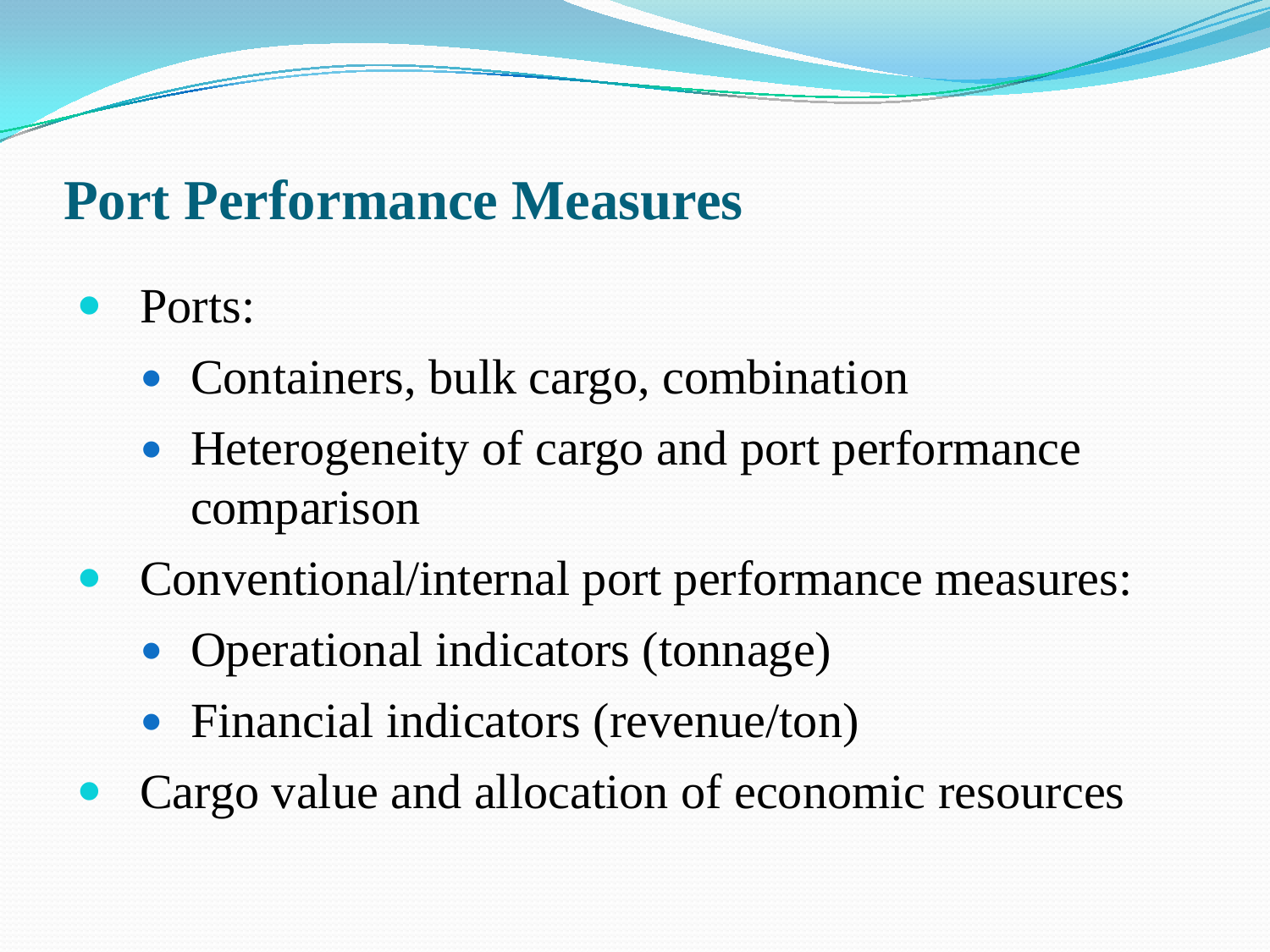# **Cargo Value as a Port Performance Measure**

- Container ports:
	- Port of Los-Angeles: #1 in cargo value (2007)
- Martin and Associates (2011)
- U.S. Army Corps of Engineers (2008)
	- Cargo value for the Great Lakes system
- Bureau of Transportation Statistics (2012)
	- Value of cargo by mode on national level
- Lack of bulk port data and no clear methodology
- System-wide view vs. individual port funding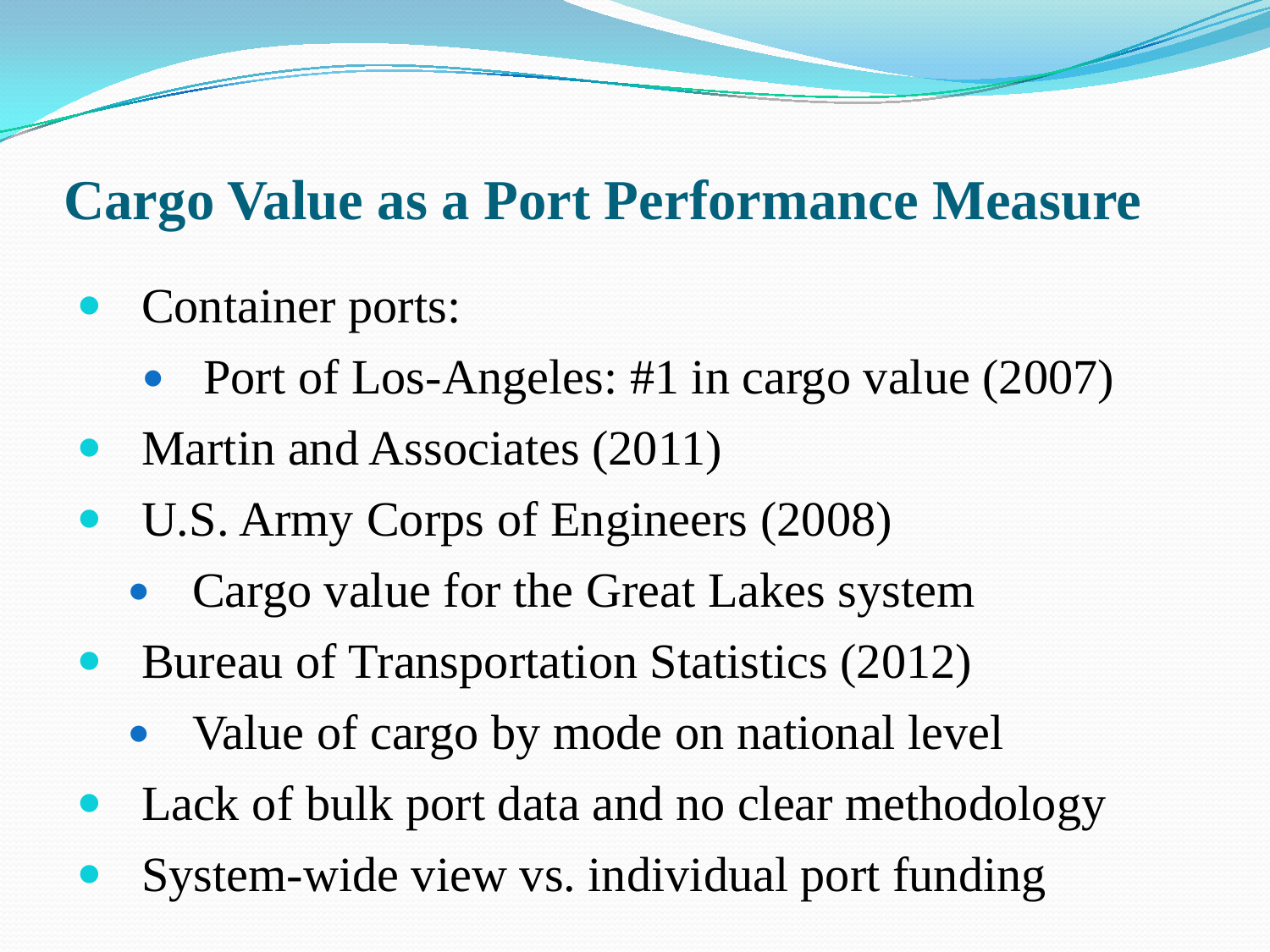#### **Port of Duluth-Superior: Case Study**

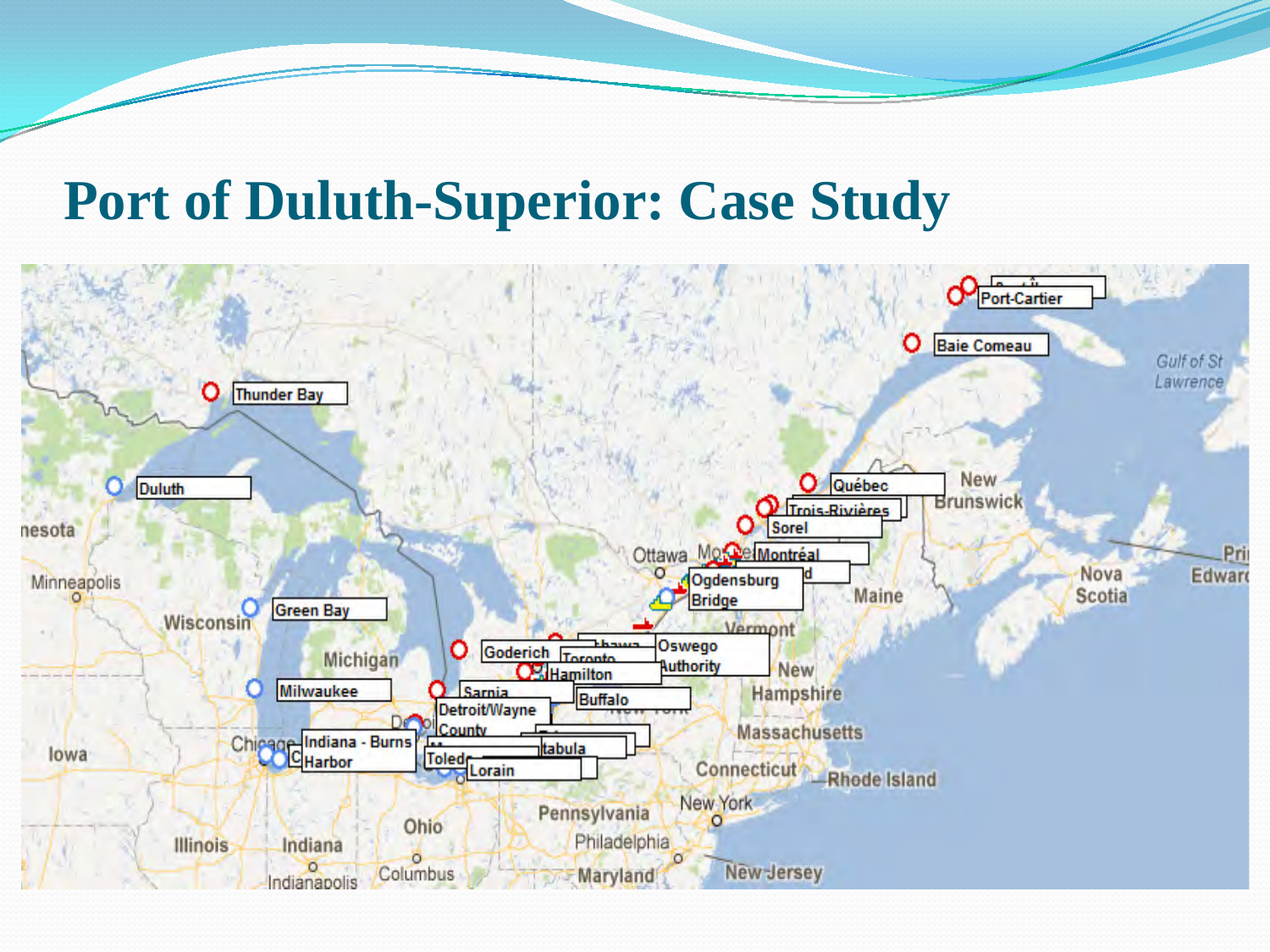### **Cargo Value and Port's Performance**

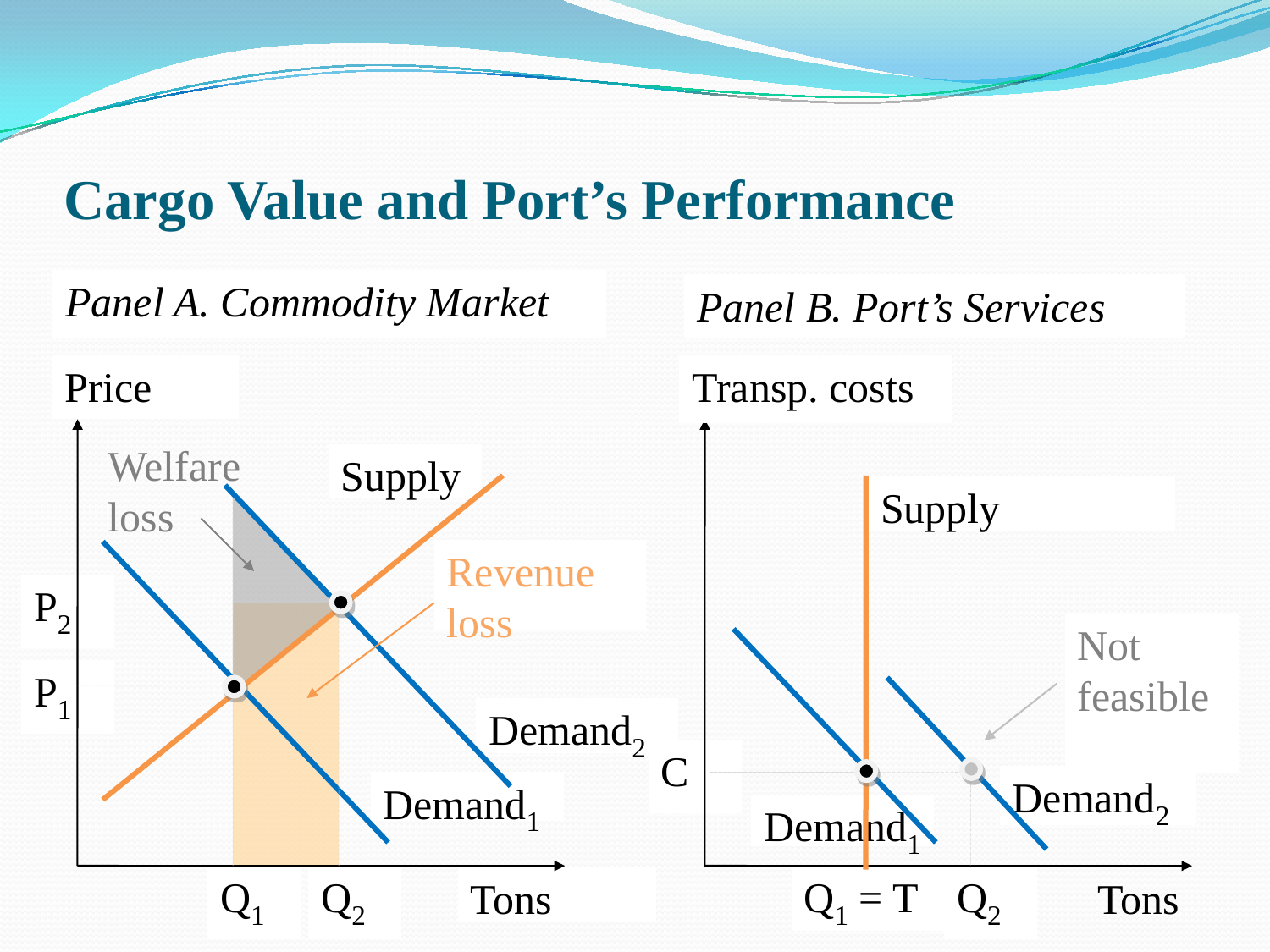#### **Proposed Port Performance Measures**

1. Total real value of a port's cargo

$$
TRV_t = \sum_{i=1}^{N} P_{it} Q_{it} \div \left(\frac{PPI_{it}}{100}\right)
$$

2. Average real value per ton moved *t t N*  $ARV_{t} = \frac{TRV_{t}}{N}$ =

$$
RV_{t} = \frac{1}{\sum_{i=1}^{N} Q_{it}}
$$

3. Real value index of a port

$$
RVI_t = \frac{TRV_t}{TRV_{base}} \times 100
$$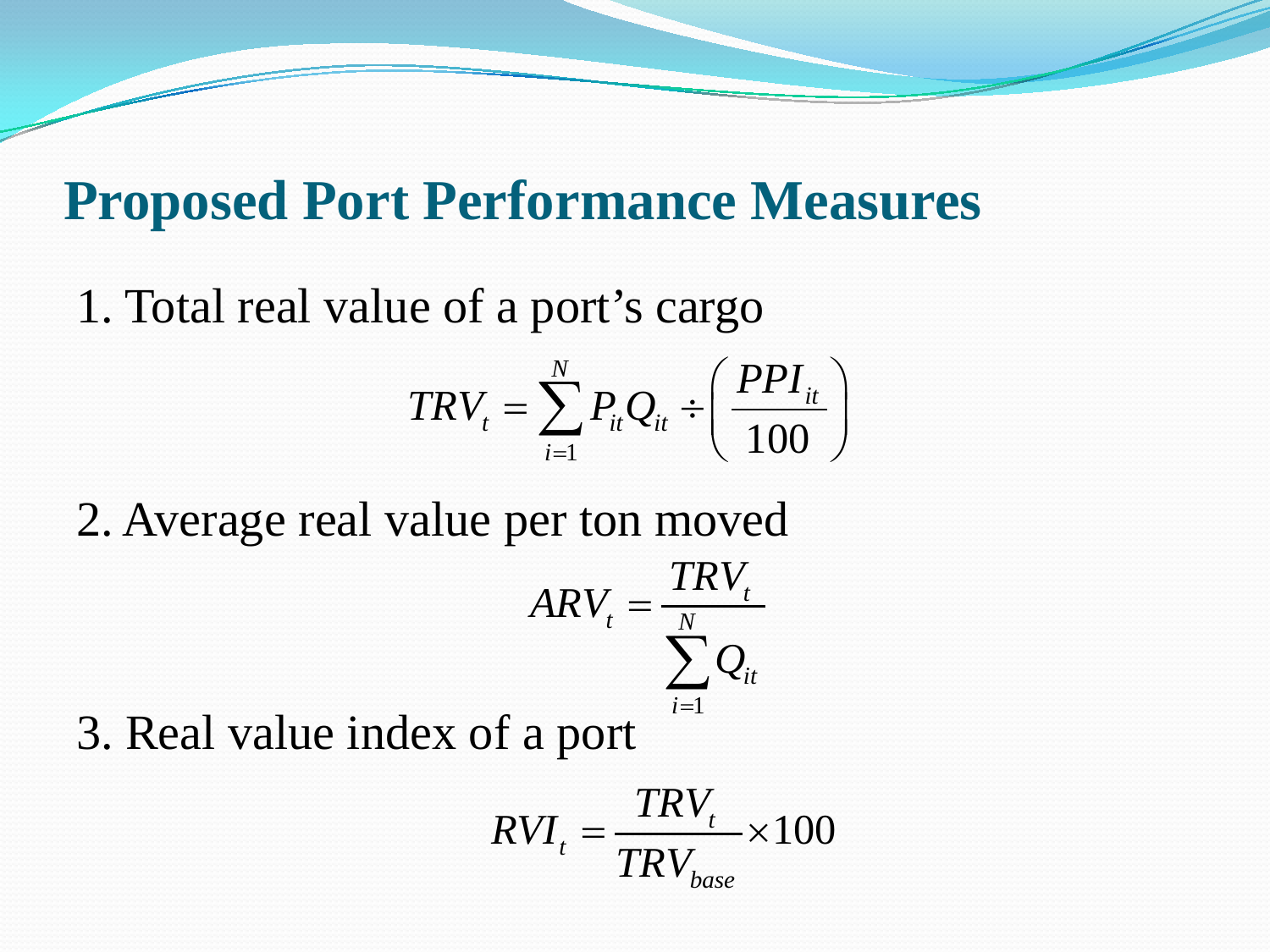# **Data Sources**

| Data                      | <b>Source</b>                                    |
|---------------------------|--------------------------------------------------|
| Cargo tonnage             | <b>U.S. Army Corps of Engineers</b>              |
| Wheat prices              | <b>World Bank</b>                                |
| Coal prices               | <b>U.S. Energy Information</b><br>Administration |
| <b>Taconite prices</b>    | <b>MN DNR/World Steel Dynamics</b>               |
| Producer price<br>indices | <b>Bureau of Labor Statistics</b>                |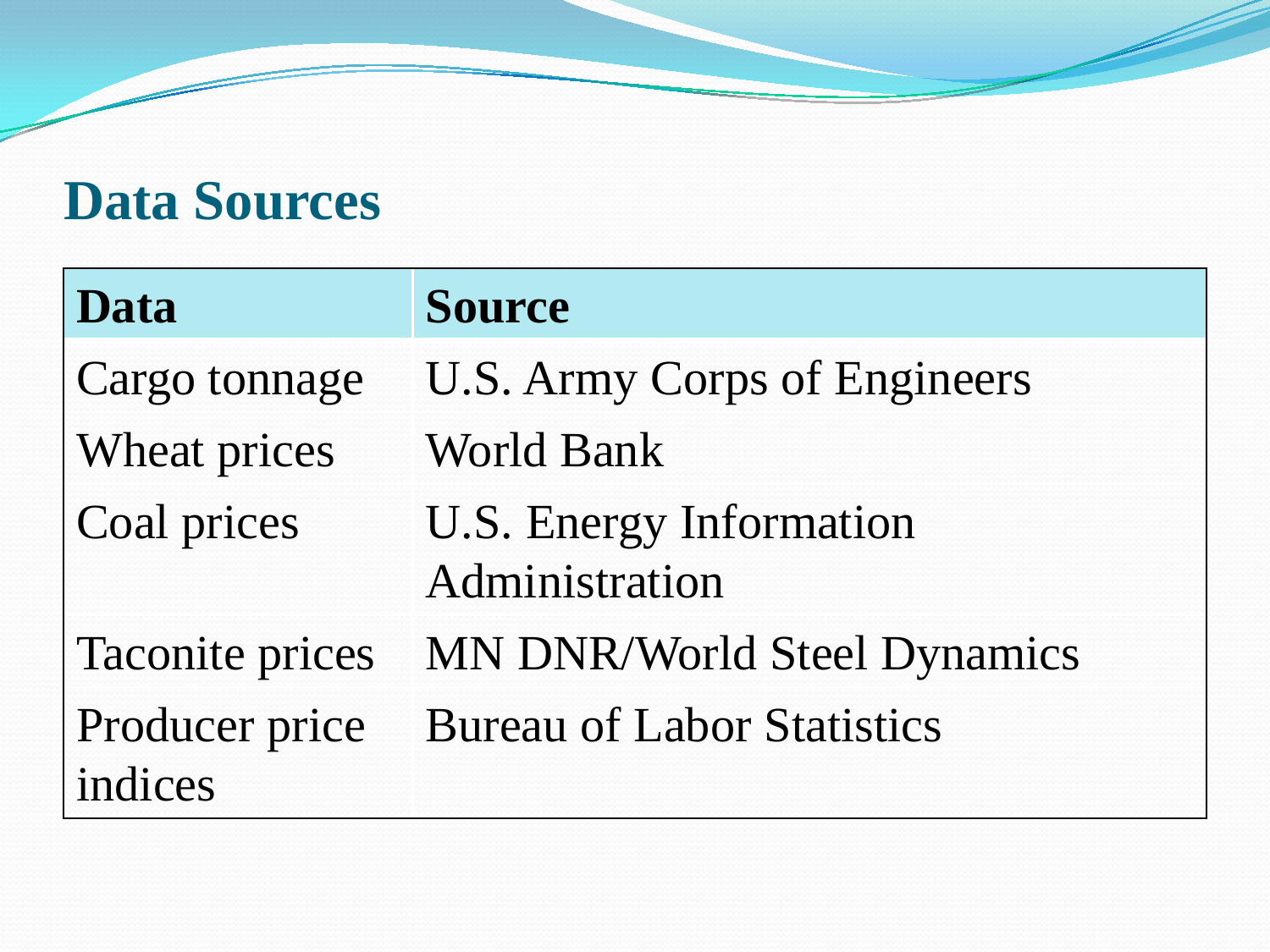### **Port of Duluth-Superior Commodities Tonnage**

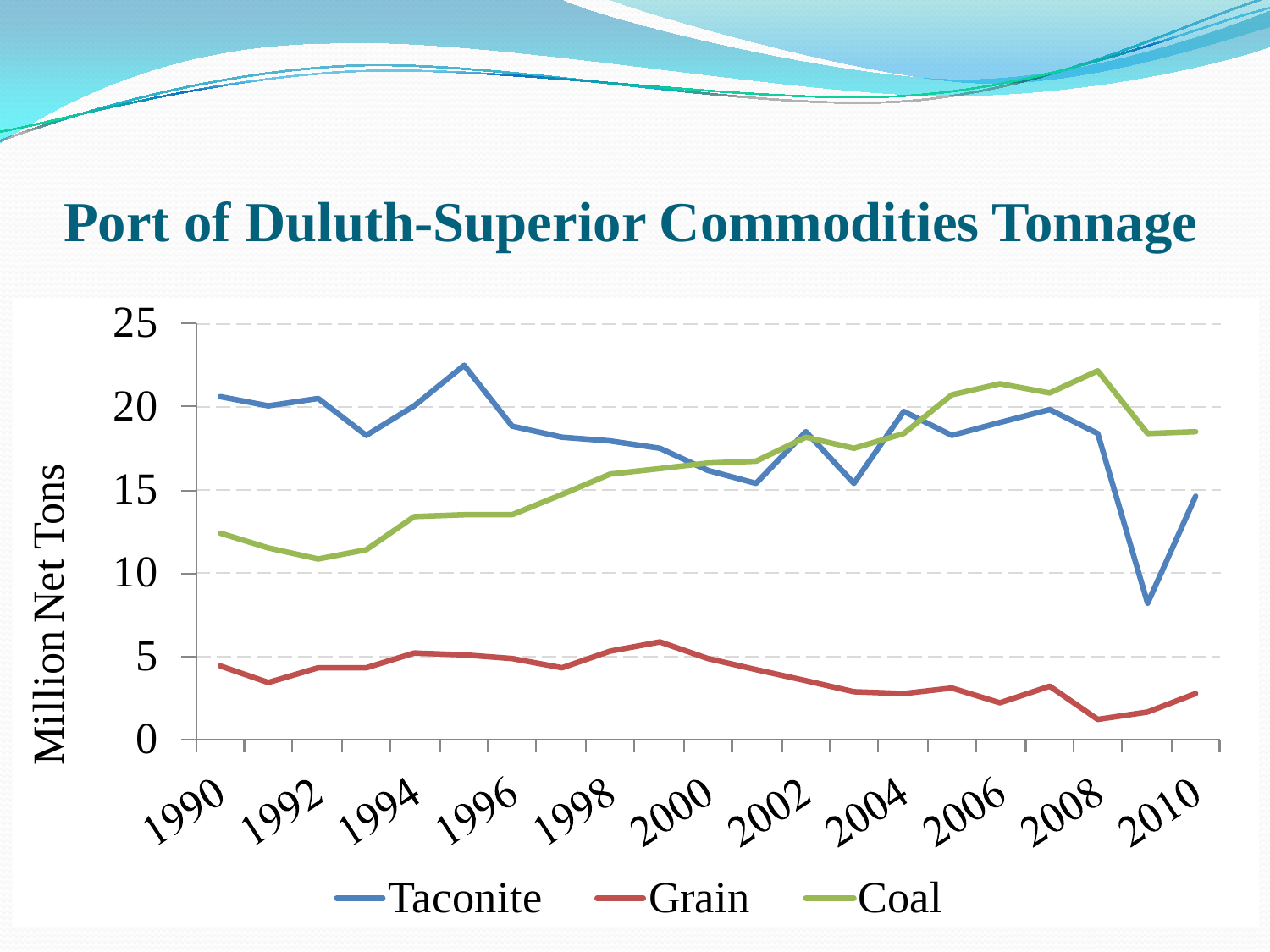#### **Commodities Nominal Market Prices**

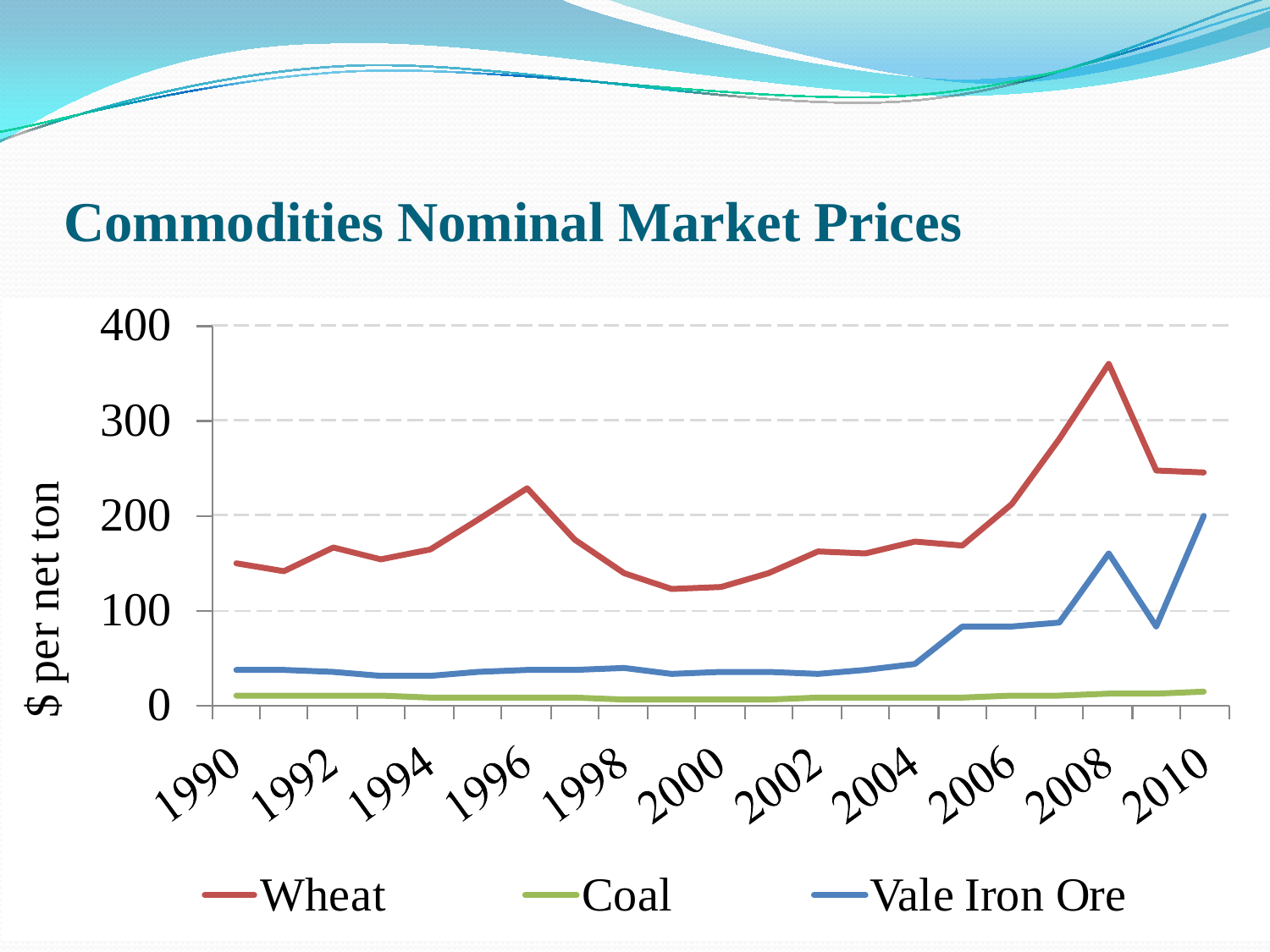#### **Port of Duluth-Superior Total Real Value**

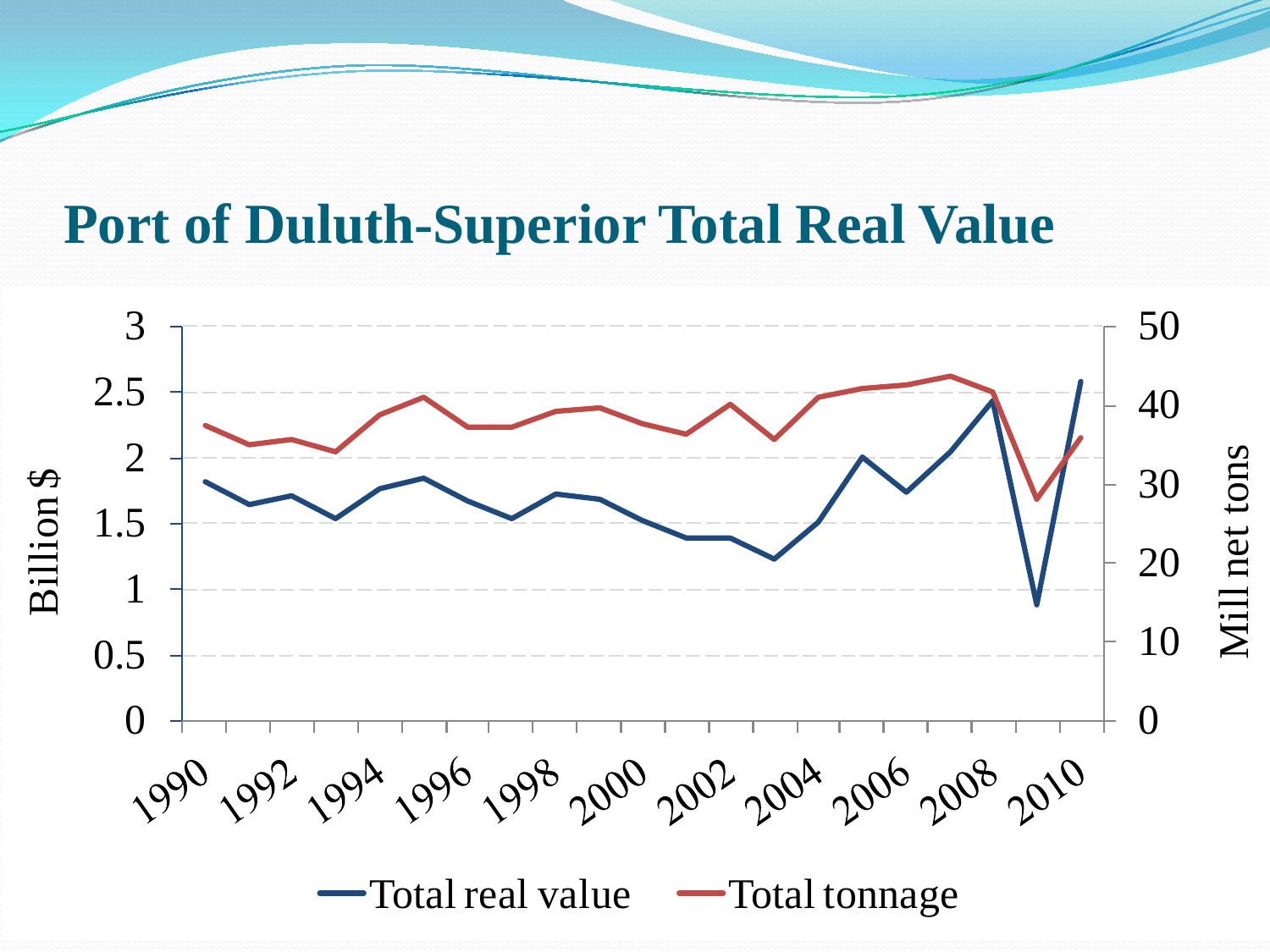#### **Port of Duluth-Superior Real Value Per Ton**

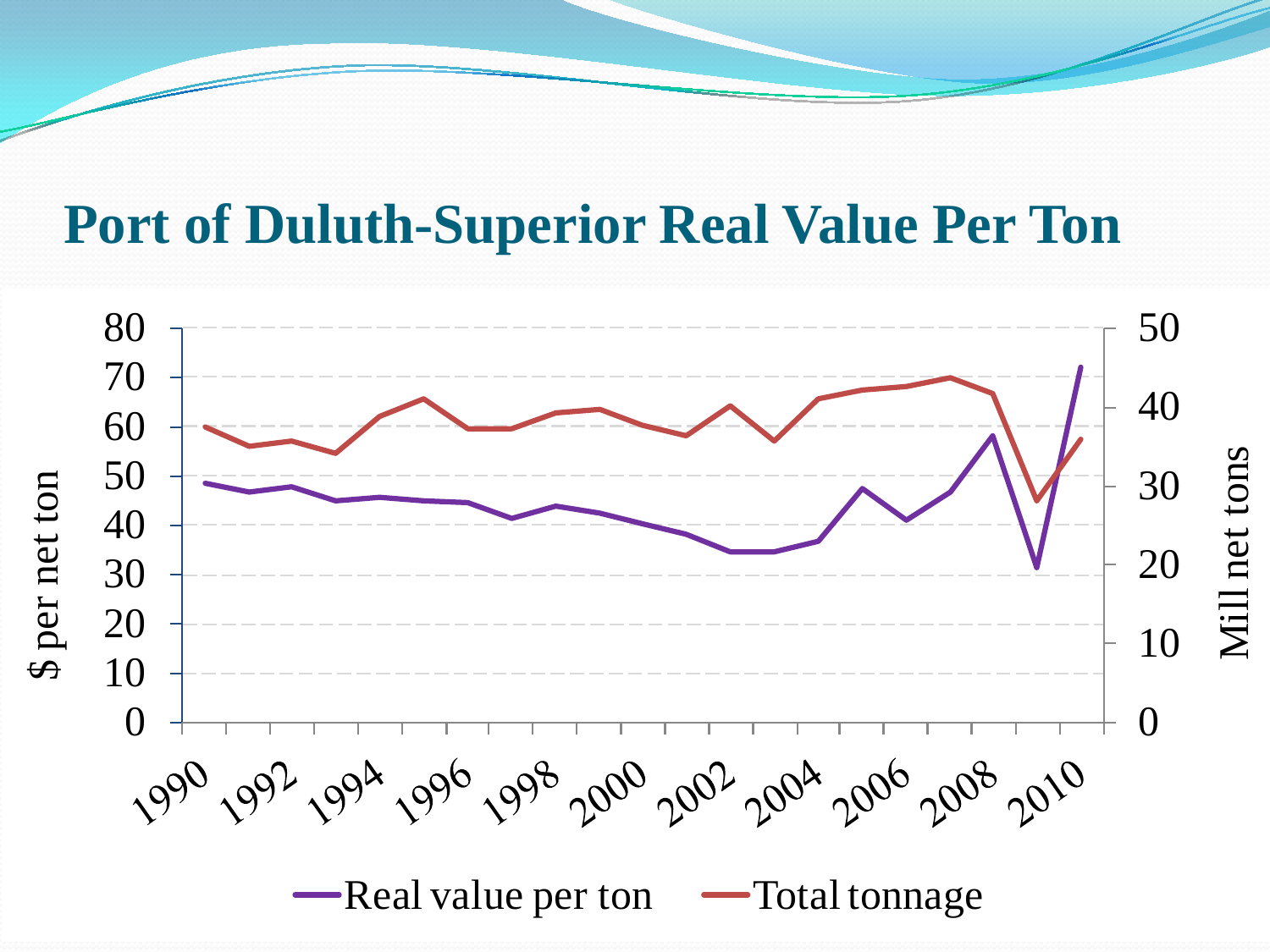#### **Port of Duluth-Superior Real Value Index**

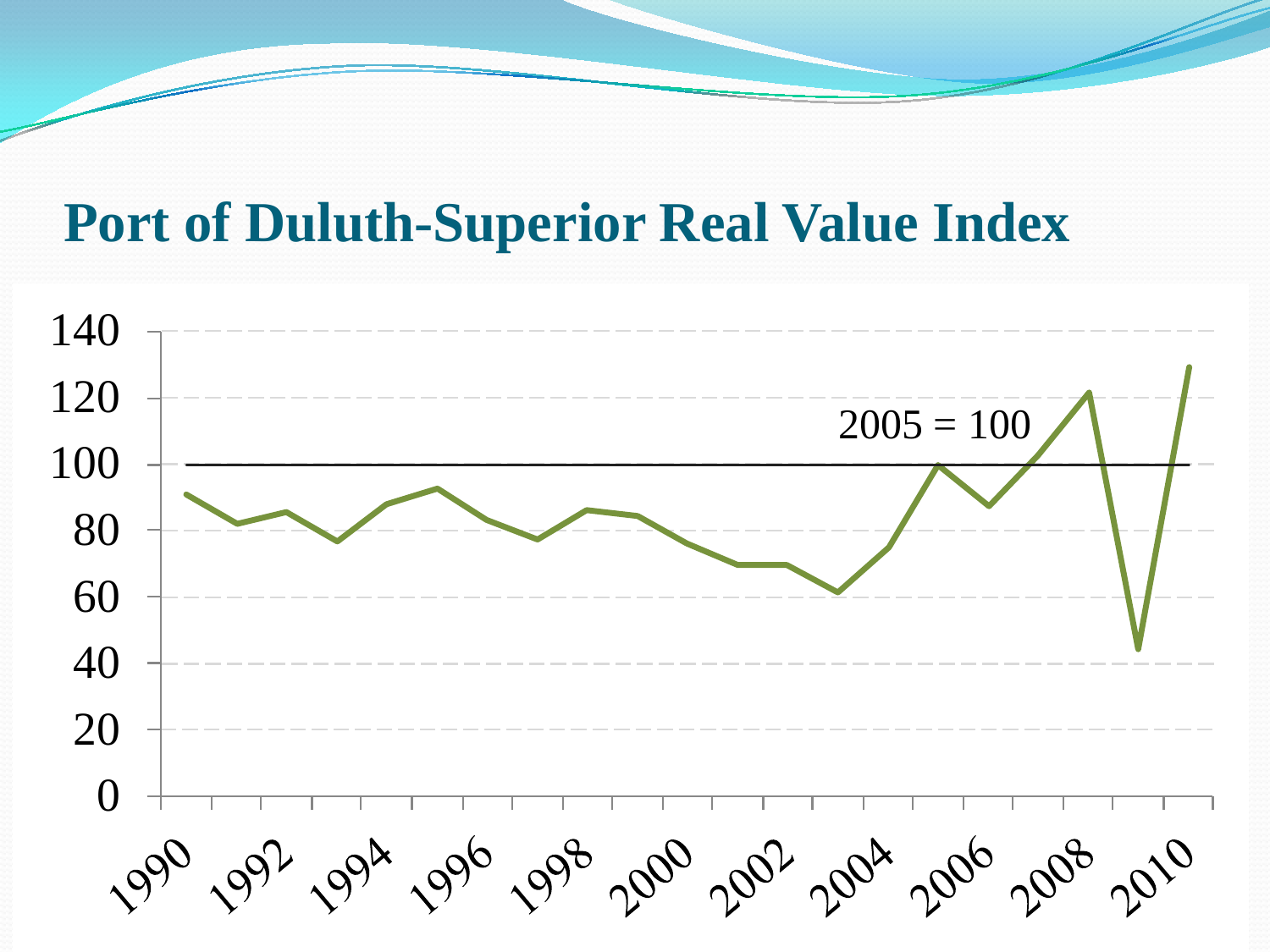#### **Port of Duluth-Superior Real vs Nominal Value**

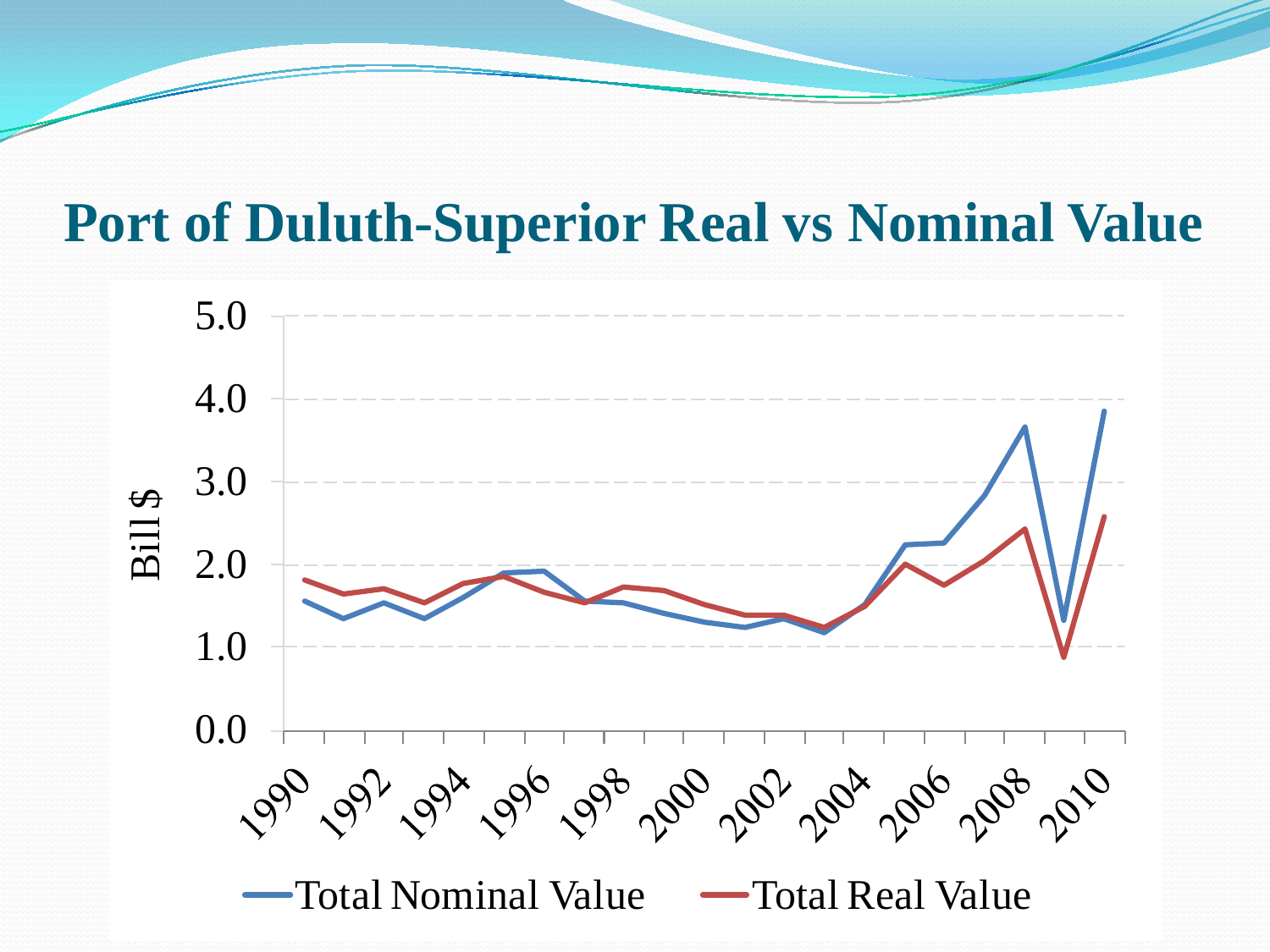# **Real Value of Cargo and Demand for Port's Services**